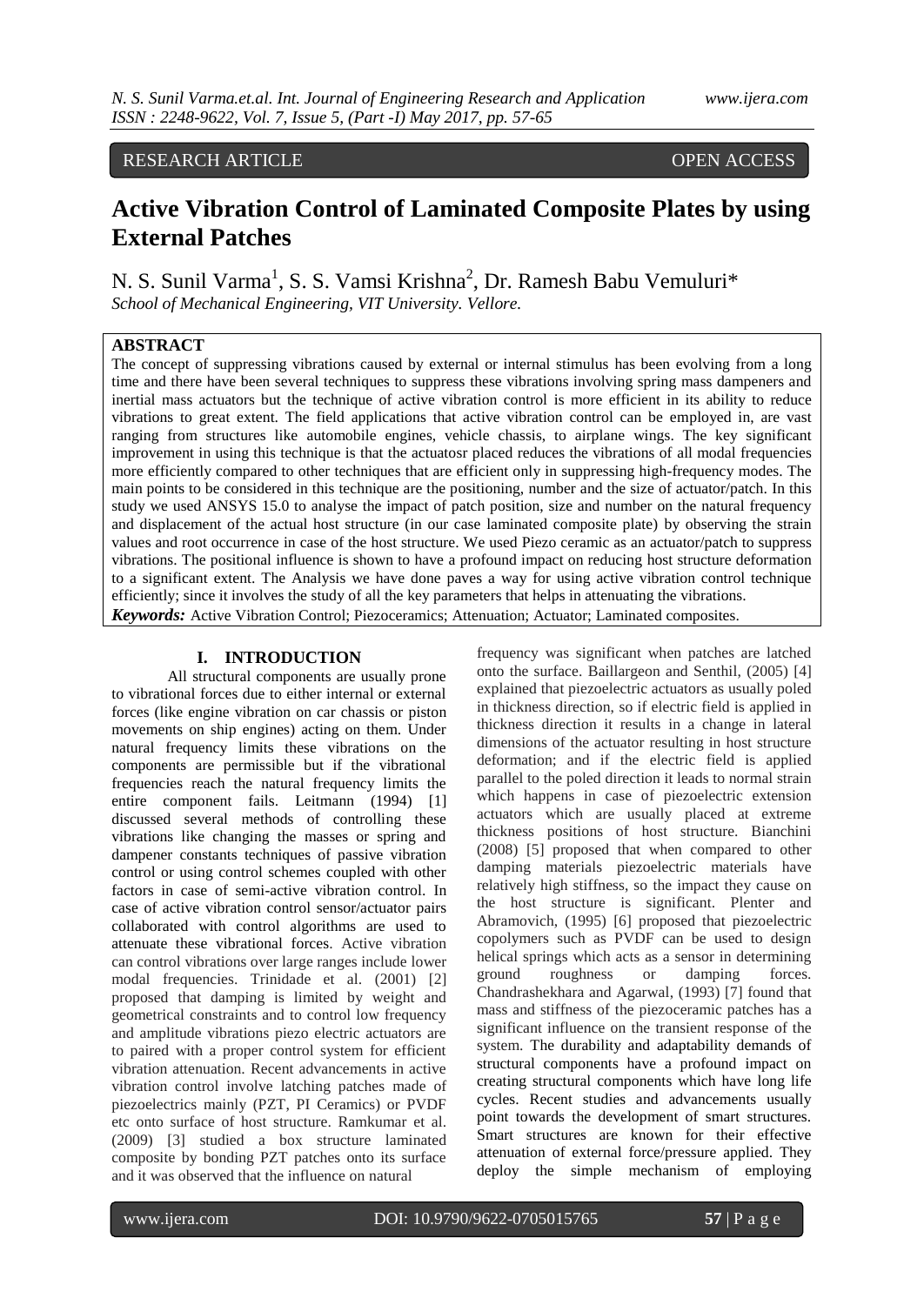sensor/actuator pairs in an effective way to reduce vibrations in host structure. The main problem in using sensor/actuator pairs is regarding their positional placement, size and number. Gupta et al. (2010) [8] proposed a technical review in which several criteria are reviewed which optimally effects the influence of positional placement of sensor/actuator pairs. The criterion involves maximizing modal forces/moments; deflection of host structure; energy dissipated; degree of controllability; degree of observability and minimizing spill-over effects and control effort. Peng et al. (1998) [9] using third order laminate theory proposed that for the maximum effectiveness of the sensor/actuator pairs they must be placed around high strain regions and away from low strain regions. Moreover, if the number of sensor/actuator pairs are more the more efficient is the shape control and vibration suppression. The number of sensor/actuator pairs can be usually modified based on the amount of attenuation required; but it has less significance compared to positional placement. Rafi and Sami, (2011) [10] proposed finite element model based on Reddy's third order laminate theory for a beam having both ends fixed and found that both the number and location of piezoelectric patches play an important role in shape control of the structure but the number of sensor/actuator pairs are not as critical as their positional placement criteria. Gandhi and Mevada, (2013) [11] proposed a finite element model based on third order theory for the active vibration control of composite beams with distributed piezoelectric sensors and actuators. Direct piezoelectric equation is proposed and damping effect on the composite beam involved actuators coupled with a negative velocity feedback control algorithm in a closed control loop. High/low stiffness as well as number of sensor/actuator pairs also impact the composite structure. Sensor/actuator pairs should be located away from low strain areas. There are several control laws which are administered in case of active vibration control. Trindade et al. (2015) [12] performed an experimental study on design of piezoelectric sensors based on size and shape and their geometric distribution. Moreover, control laws like direct velocity feedback and positive velocity feedback are implemented to control specific vibration modes. Yaman et al. (2002) [13] analysed positional placement and size of BM500 actuators on aluminium plate to suppress first two modes of vibration by using modal analysis by devising a  $H_{\infty}$  controller technique. Raja et al (2002) [14] proposed that application of Linear Quadratic Regulator/Independent Modal Space Control for sensing the damping induced by shear and extension bending actuators. The shear actuator performs well in controlling first three bending modes compared to that of the extension-bending actuator. Qiu et al.

(2007) [15] proposed that Positive Position Feedback(PPF) can be coupled with Proportional Derivative algorithm(PD) effectively to suppresses the first three modes of vibration. Omidi (2014) [16] proposed that Modified Positive Velocity Feedback(MPVF) control has significant advantage over PPF as it efficiently uses two parallel feedback controllers; one for displacement and the other for velocity. The latest advancements involve several factors to be considered while approaching the technical application of active vibration control. Varadrajan and Bhanusri, (2013) [17] pointed out that of the three parameters length, breadth and thickness that influence shape of any 3 dimensional object it is found that frequency is directly proportional to breadth and inversely proportional to length and thickness and hence have very less impact on frequency of the object. Daley et al. (2004) [18] proposed selective damping technique in case of marine parts which are usually prone to large vibrations due to heavy moving parts; this selective damping technique can be used to attenuate residual forces and the secondary sources of vibration are also attenuated. Huang and Shen, (2004) [19] explained that material properties of Functionally Graded Material(FGM) are graded thermally whereas normal piezoelectric layers are graded thermally independent. The results show that temperature field and the volume fraction distribution have a significant effect but control voltage has very less impact on dynamic response of FGM plates. Pereira et al. (2014) [20] proposed that Inertial-mass actuators have been shown to be a viable technique to mitigate vibrations, allowing structures to satisfy vibration serviceability limits. Multi-input and Multioutput vibration control of pedestrian structures coupled with modifying performance index (PI) is used simultaneously to obtain the sensor/actuator placement. The above studies show that active vibration has immense applications and more effective way of mitigating vibrations. Even though individual studies above discuss on the positioning of the patches on various host structures the study in laminated composites is limited and that too specifically in obtaining the perfect methodology of positioning the piezoelectric patches, and moreover the number of patches and the dimensional influences are overlooked. So in this study we discuss about active vibration control study on laminated composite plates based on positional influence, dimensional influence and the numerical influence of patches.

### **II. ANALYSIS OF LAMINATED COMPOSITE PLATE**

**2.1 Process of Active Vibration Control:** Active vibration control involves modification of host structure surface by applying sensor/actuator pairs onto the surface. In our case host structure is made of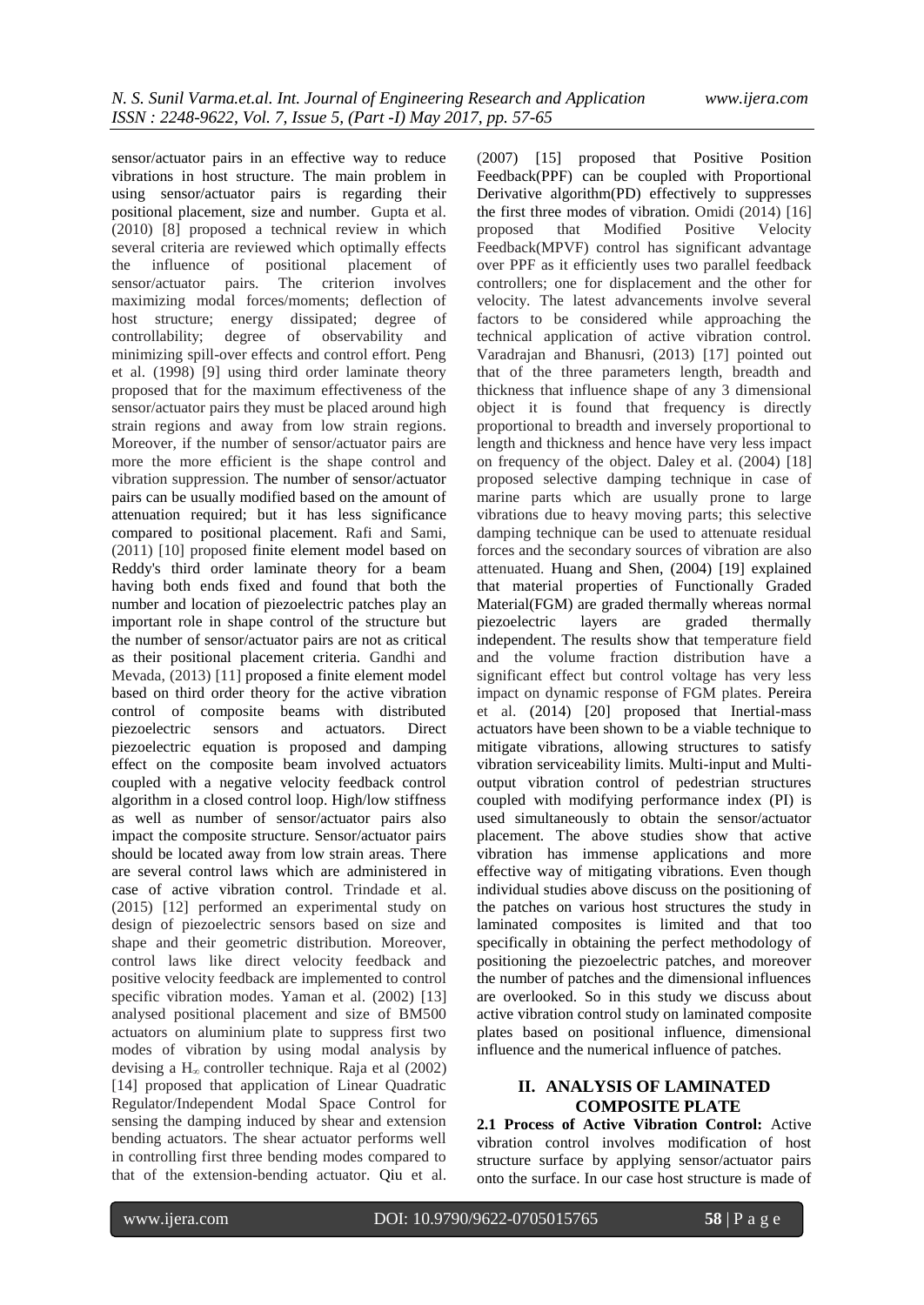Aluminium and instead of using sensor/actuator pair we test the structural stability after applying patches/actuators made of PI ceramic. The application process of the patch depends upon identifying the high strain regions and applying them over there. Usually, the patches should be applied not to the exact extent of strain area but it should be optimally around the strain areas.

**2.2 Constraints of Active Vibration Control:** Constraints of Active Vibration Analysis: Constraints involve the positioning of patches, the dimension of patches and number of patches. Positioning of patches is to be done usually at the root of the host structure that is at the position where initial strain appears to develop. The dimension of patches and number of patches are usually interdependent and based on the property of the patch. If a patch has more modulus of elasticity the dimension and the number can be minimal and same as in the case of low modulus of elasticity the number and dimension should be maximum and distributed based on initial stress distribution.

**2.3 Validation:** Our validation is to test the process of the methodology involved in finding out whether the patches laid can lower the natural frequency limits of the host structure.

Host structure material: Aluminium flat plate Al 1050 Actuator/patch material: BM500 type piezoelectric actuators from literature [13]

**Table 1.** Material properties of host structure and patch from literature

| расси понгистание |                         |                          |  |  |  |
|-------------------|-------------------------|--------------------------|--|--|--|
| Material          | Al 1050                 | <b>BM 500</b>            |  |  |  |
| Properties        |                         |                          |  |  |  |
| Young's           | $6.9 \times 10^{10}$ Pa | $2.12 \times 10^{11}$ Pa |  |  |  |
| Modulus           |                         |                          |  |  |  |
| Poisson's Ratio   | 0.33                    | 0.3                      |  |  |  |
| Density           | $2710 \text{ kg/m}^3$   | 7650 kg/m <sup>3</sup>   |  |  |  |

**Table 2.** Comparison of first three modal frequency values from ANSYS analysis to literature values.

| <b>ANSYS</b>  | Actual         | Percentage |  |  |  |  |
|---------------|----------------|------------|--|--|--|--|
| Analysis Data | Experimental   | Difference |  |  |  |  |
| Frequency     | Data from      |            |  |  |  |  |
| [Hz] values   | literature     |            |  |  |  |  |
|               | Frequency [Hz] |            |  |  |  |  |
|               | values         |            |  |  |  |  |
| 11.25         | 11.88          | 5.30       |  |  |  |  |
| 37.342        | 41.47          | 9.95       |  |  |  |  |
| 72.08         | 71.62          | 1.00       |  |  |  |  |









**Fig. 2 Mode 2**



**Fig. 3 Mode 3**

## **2.4 Laminated Composite Plate Analysis Parameters:**

- 1. Patch Dimensions: 25x25x0.5 mm, 50x50x0.5 mm, 75x75x0.5 mm
- 2. Host structure Dimensions: 300x300x3 m.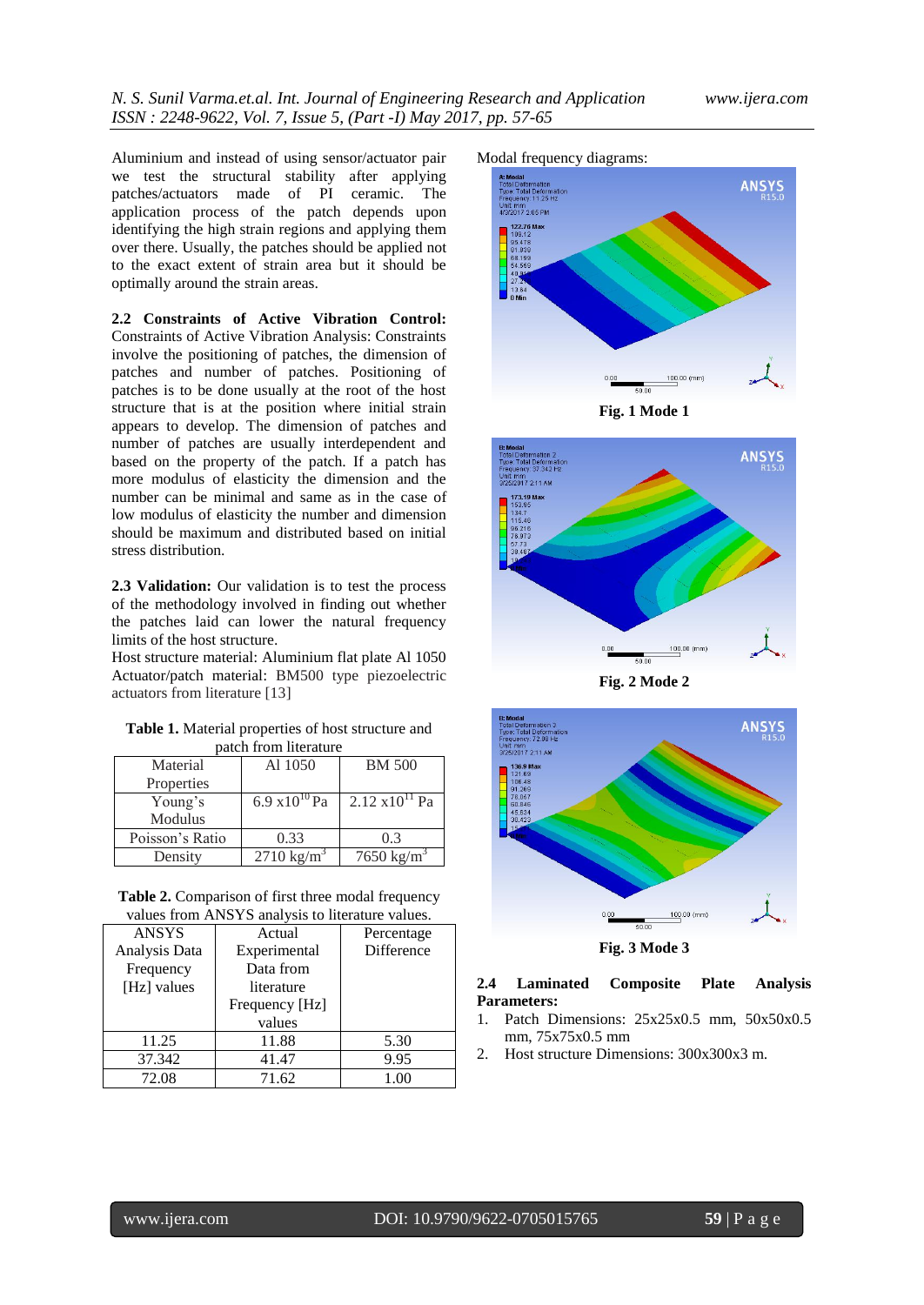| laminated composites and ceramics. |                          |                         |  |  |  |
|------------------------------------|--------------------------|-------------------------|--|--|--|
| Material                           | Laminated                | PI ceramic              |  |  |  |
| Properties                         | Composite Plate          | Patch                   |  |  |  |
| Young's                            | $E1 = 39.51$ GPa         | 26.2 GPa                |  |  |  |
| Modulus                            | $E2 = 9.08$ GPa          |                         |  |  |  |
| Poisson's Ratio                    | $V12 = 0.258$            | 0.3                     |  |  |  |
|                                    | $V23=0.49$               |                         |  |  |  |
|                                    | $V31 = 0.56$             |                         |  |  |  |
| Density                            | 1925.9 $\text{kgm}^{-3}$ | $7650 \text{ kgm}^{-3}$ |  |  |  |

**Table 3.** Material Properties of Problem involving

# **III. RESULTS AND DISCUSSION 3.1 Analyzing the Laminated Composite plate based on the number of Actuators/Patches:**

In this case, the laminated composite plate is studied based on the number of patches positioned on its surface. Our study includes 25x25x0.5 mm patches of 1 to 4 in number. The ANSYS analysis shows that as the number of patches increases the deflection is considerately reduced. In the case of lower modes, the decrease is more significant than compared to higher frequency modes. Upon increasing the number of patches such that their cross-sectional area is equal to that of the plate/structure the number of patches has less significance since more patches when positioned leads to a complete attenuation of the plate/structure and it starts bending in opposite direction. Along with the number of patches, the position should also be properly selected. The number influence of patches has been more significant in attenuating the vibrations in the laminated composite plate for lower frequency modes.





**Fig. 4** Positioning of 1 patch







**Fig. 6** Positioning of 3 patches



**Fig. 7** Positioning of 4 patches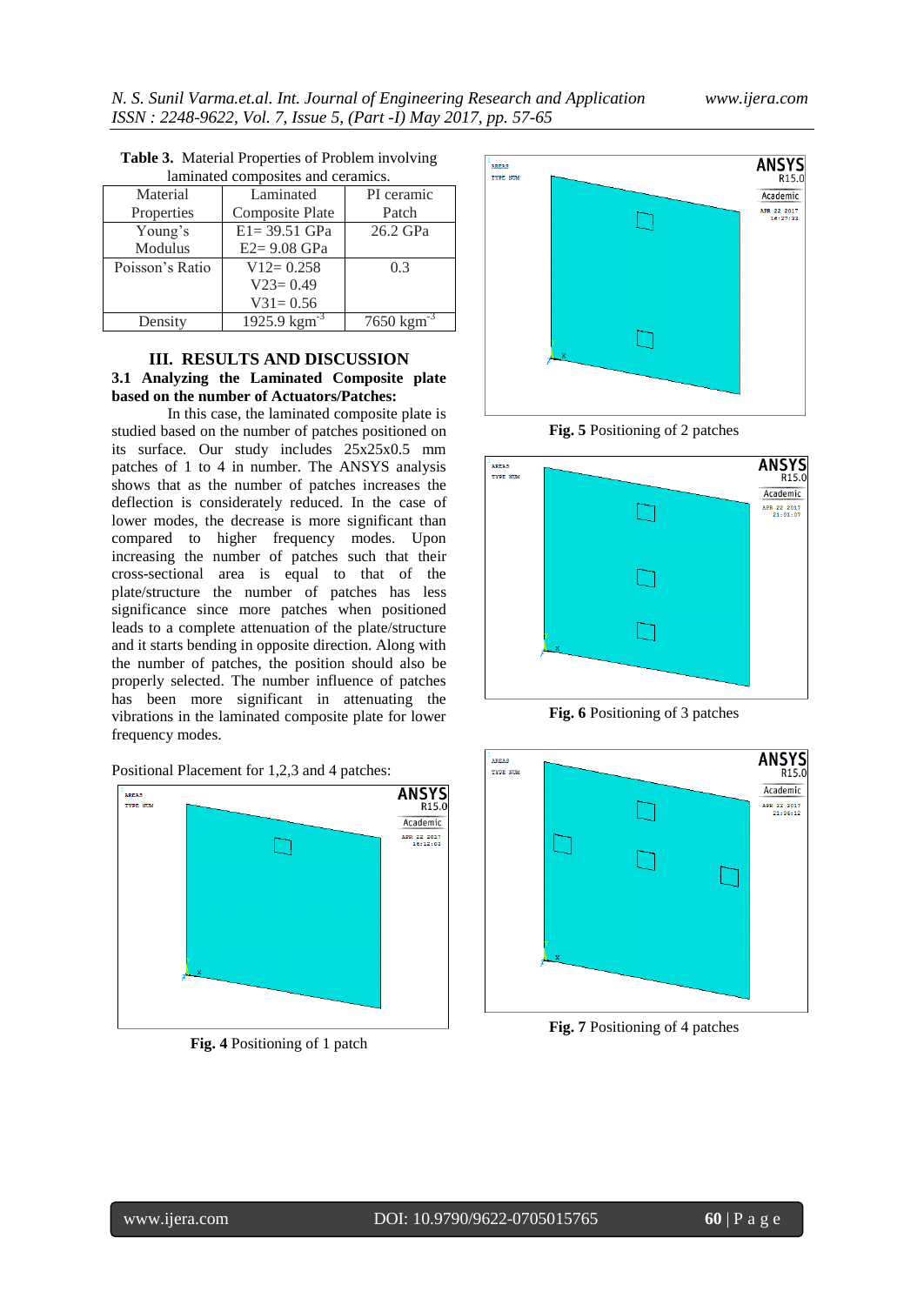

**Fig. 8** Mode 1 in the case of 25x25x0.5mm patch



**Fig. 9** Mode 2 in the case of 25x25x0.5mm patch



**Fig. 10** Mode 3 in the case of 25x25x0.5mm patch



**Fig. 11** Mode 4 in the case of 25x25x0.5mm patch



**Fig. 12** Mode 5 in the case of 25x25x0.5mm patch

**Table 4.** Nodal Displacements in case of 25x25x0.5

| mm patch.     |        |         |         |         |  |  |
|---------------|--------|---------|---------|---------|--|--|
| Mode          | One    | Two     | Three   | Four    |  |  |
| Number        | Patch  | Patches | Patches | Patches |  |  |
|               | 26.947 | 23.38   | 9.866   | 4.671   |  |  |
| $\mathcal{L}$ | 8.431  | 6.83    | 3.913   | 2.584   |  |  |
| 3             | 6.516  | 8.731   | 12.5    | 3.163   |  |  |
|               | 5.524  | 5.35    | 7.011   | 10.575  |  |  |
|               | 2.437  | 3.595   | 6.644   | 10.751  |  |  |

#### **3.2 Analyzing the Laminated Composite plate based on the positional placement of patches:**

In this case the Laminated Composite Plate is studied based on the positional placement of patches. For this three patches of dimensions, 25x25x0.5 mm is taken and positioned at different places in three different formations. The patch positioning is found to be more significant in the case of all frequency modes compared to number of patches which has its significance only in lower frequency modes. The patches positioning is more significant if they are placed around high strain areas. Moreover, the vibration attenuation is more significant if the patches are positioned at the initial positions where strains are developed. As the patch is positioned more towards the centre of the plate attenuation is more substantial and the displacement decreases.

The plate is of dimension 300\*300\*3 m, so we considered X-axis along the length 300mm and Y-axis along the breadth 300mm so it gives us coordinate plane positioning of patches applied on the surface.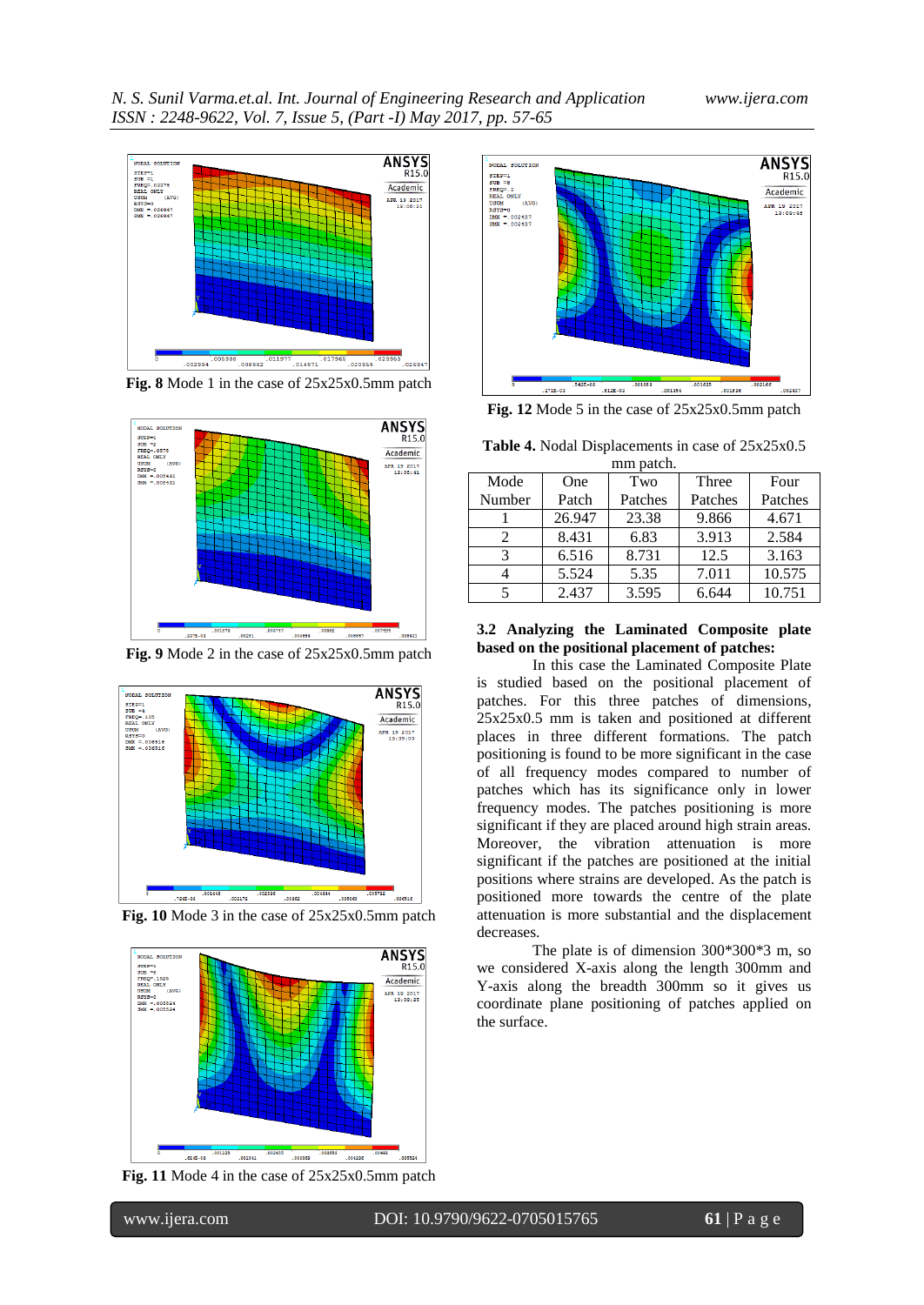| <b>Table 5.</b> Patch Coordinates for 23x23x0.3 min patch in three different cases. |                                      |                    |        |                                      |                    |        |                                      |                    |        |         |        |        |
|-------------------------------------------------------------------------------------|--------------------------------------|--------------------|--------|--------------------------------------|--------------------|--------|--------------------------------------|--------------------|--------|---------|--------|--------|
| Patch                                                                               | Iteration 1 (x,y coordinates of four |                    |        | Iteration 2 (x,y coordinates of four |                    |        | Iteration 3 (x,y coordinates of four |                    |        |         |        |        |
| Number                                                                              |                                      | comers of patches) |        |                                      | comers of patches) |        |                                      | comers of patches) |        |         |        |        |
|                                                                                     | 137.5.                               | 162.5.             | 162.5. | 137.7.                               | 137.5.             | 162.5. | 162.5.                               | 137.5.             | 137.5. | 1642.5. | 162.5. | 137.5. |
|                                                                                     | 245                                  | 245                | 270    | 270                                  | 245                | 240    | 270                                  | 270                | 245    | 245     | 270    | 270    |
|                                                                                     | 45.                                  | 70.                | 70.    | 45.                                  | 210.               | 235.   | 235.                                 | 210.               | 137.5. | 162.5.  | 162.5. | 137.5. |
|                                                                                     | 137.5                                | 137.5              | 162.5  | 162.5                                | 137.5              | 137.5  | 162.5                                | 162.5              | 137.5  | 137.5   | 162.5  | 162.5  |
|                                                                                     | 225.                                 | 250.               | 250.   | 225.                                 | 90.,               | 115.   | 115.                                 | 90.                | 137.5. | 162.5.  | 162.5. | 137.5. |
|                                                                                     | 75                                   |                    | 100    | 100                                  | 75                 | 75     | 100                                  | 100                | 75     | 75.     | 90     | 90     |

**Table 5.** Patch Coordinates for 25x25x0.5 mm patch in three different cases.

#### Modal Diagrams for Iteration 1:















ANSYS<br>R15.0 NODAL SOLUTION NODAL SOLUTIC<br>
STEP=1<br>
SUB =8<br>
FREQ=.2<br>
REAL ONLY<br>
NEXL ONLY<br>
USUM<br>
DAK =.003592<br>
SMK =.003592 Academic APR 19 2017<br>21:57:29 002395 001197 .001996 002794

**Fig. 17 Mode 5**

**Table 6.** Positional influence of 25x25x0.5 mm patch in three different cases:

| Mode   | Iteration 1 | Iteration 2 | Iteration 3 |
|--------|-------------|-------------|-------------|
| Number |             |             |             |
|        | 155.522     | 84.065      | 9.866       |
|        | 10.577      | 6.433       | 3.913       |
|        | 15.92       | 14.025      | 12.5        |
|        | 13.354      | 8.701       | 7.011       |
|        | 3.592       | 4.62        | 6 644       |

### **3.3 Analyzing the Laminated Composite plate based on patch size:**

In this case, different patch sizes of 25x25x0.5 mm, 50x50x0.5 mm and 75x75x0.5 mm are positioned on the plate at same locations and the influence is observed. As the patch size increases the vibration is more attenuated and the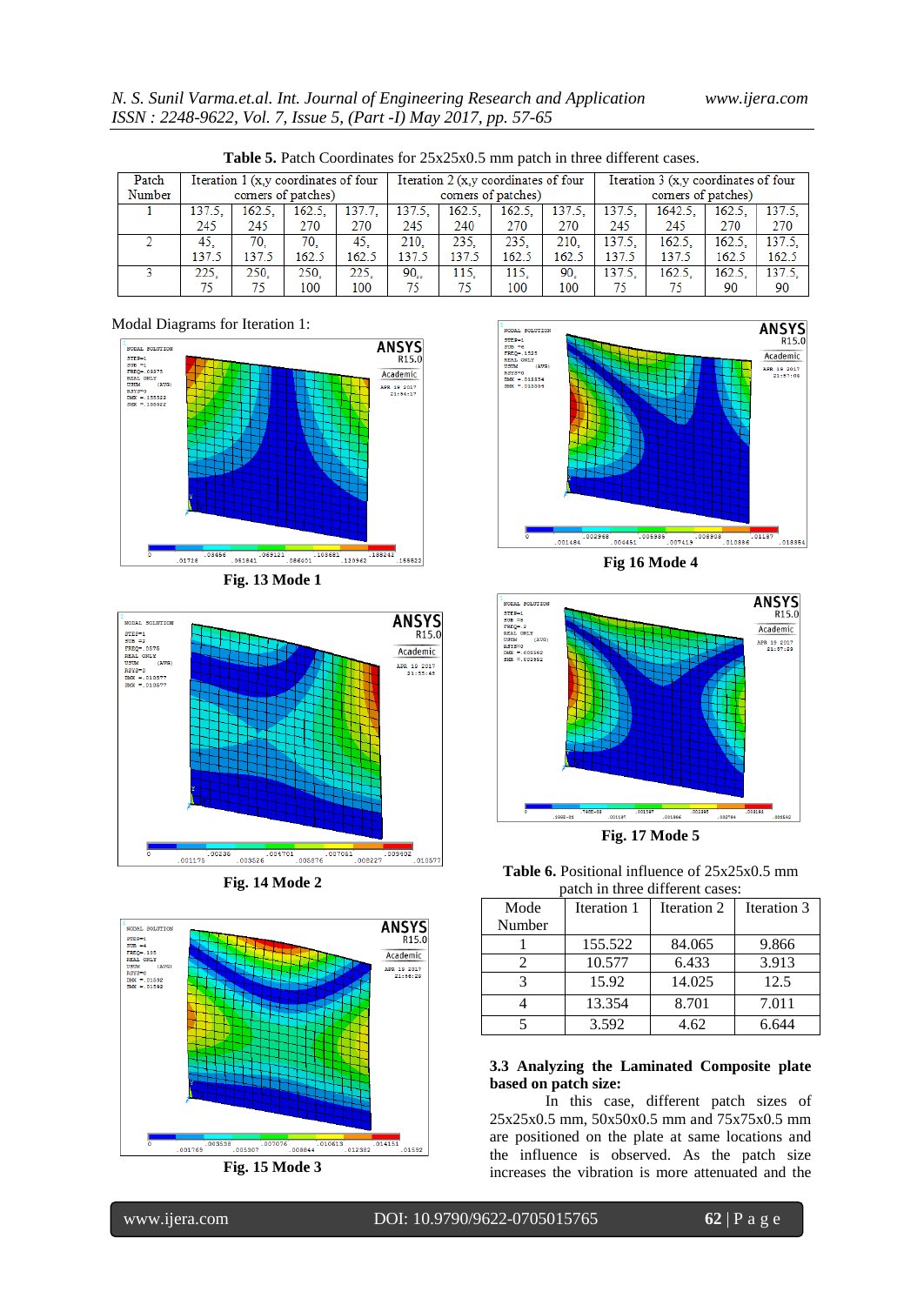displacement increases. But the more the size of the patch the less the number of patches of its category should be used because if more patches of higher dimension are placed the more they change the deflection in opposite directions.

















**Table 7.** Patch size influence on Laminated composite plate:

| composite plate. |           |           |           |  |  |  |
|------------------|-----------|-----------|-----------|--|--|--|
| Mode             | 25x25x0.5 | 50x50x0.5 | 75x75x0.5 |  |  |  |
| Number           | mm        | mm        | mm        |  |  |  |
|                  | 26.947    | 22.387    | 19.417    |  |  |  |
| 2                | 8.431     | 10.274    | 15.763    |  |  |  |
| 3                | 6.516     | 9.672     | 9.963     |  |  |  |
|                  | 5.524     | 4.559     | 4.113     |  |  |  |
|                  | 2.437     | 2.322     | 2.167     |  |  |  |

From the above three Tables 4, 6 and 7 the results are substantial and follow a certain pattern. As the patch is placed the displacements are reduced significantly, which in turn is a key indicator of vibration suppression.

# **IV. CONCLUSION**

Active vibration control is efficient compared to other techniques of passive and semiactive control. Moreover, the frequency modes it can cover significant is quite noticeable. As seen for active vibration control technique to be perfectly applied it involves mainly one significant approach involving position. The other two approaches of size factor and numerical influence are dependent upon the positioning of the patch.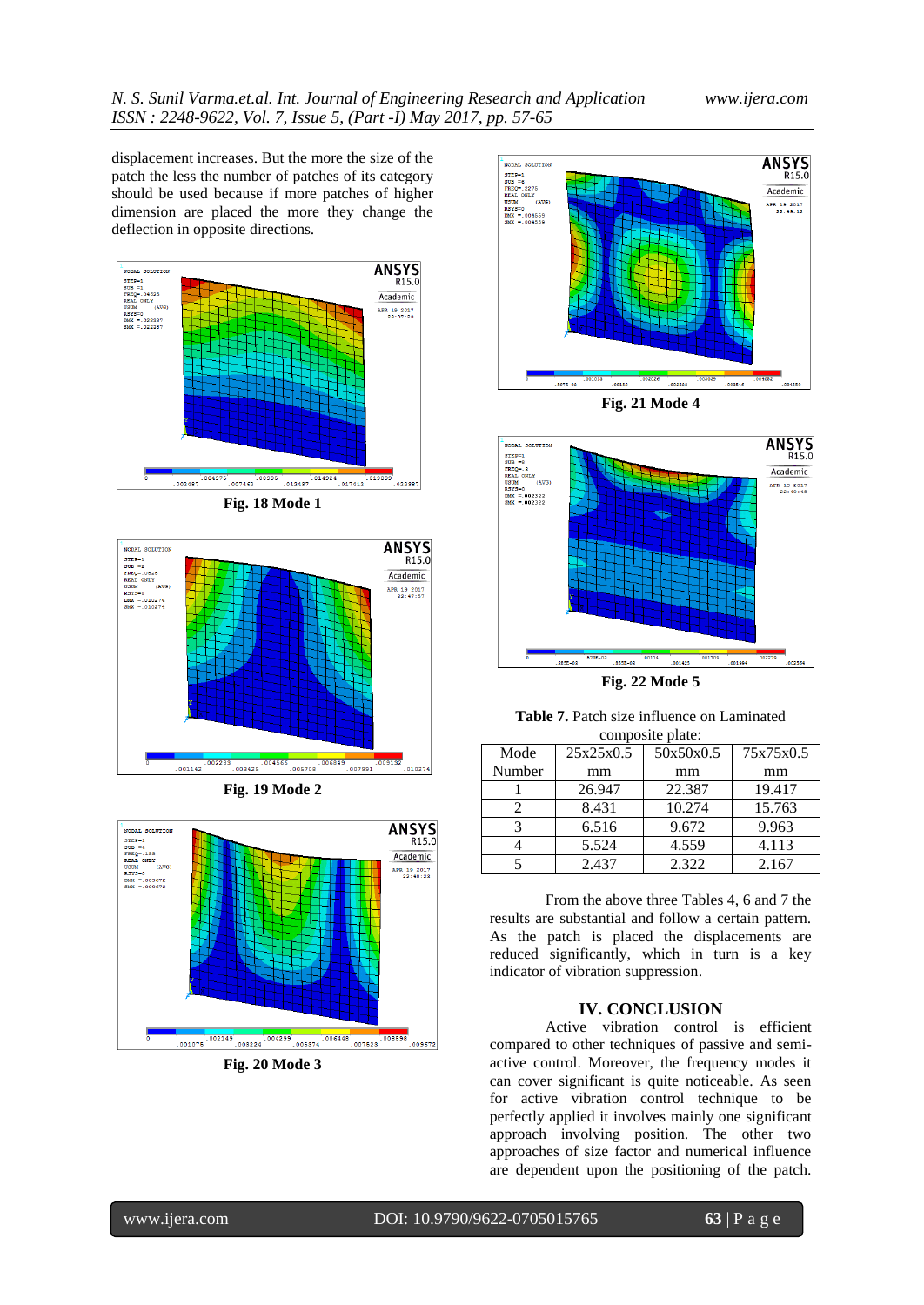And the positioning shouldn't be exactly at the maximum bending curve it should be situated a bit lower. The position of the patch leads to variation in frequency and displacement. When multiple patches are concentrated around high strain areas the impact the patches apply to the plate/structure is more optimal. Instead of placing the patch away from the root position of strain developed if we place it right at the root position the deviation in displacement is quite more significant. The numerical influence is noticeable too but as discussed above if more patches of large sizes are concentrated on the plate the displacement depends on the size and stiffness of the overall plate and patch.

#### **REFERENCES**

- [1]. Leitmann. G, Semiactive control for vibration attenuation, *Journal of Intelligent Material Systems and Structures*, *5*(6), 1994, 841-846.
- [2]. M.A. Trindade, A. Benjeddou, R. Ohayon, Piezoelectric active vibration control of damped sandwich beams, *Journal of Sound and Vibration*, *246*(4), 2001, 653-677.
- [3]. K. Ramkumar, S. Chandran, N. Ganesan, Finite Element Analysis of Composite Box Structure Containing Piezoelectric Actuators and Sensors for Active Vibration Control*, SAE Techical Paper, 2009,* (No. 2009-01- 2147)
- [4]. B. P. Baillargeon, S. S. Vel, Active vibration suppression of sandwich beams using piezoelectric shear actuators: experiments and numerical simulations, *Journal of Intelligent Material Systems and Structures*, *16*(6), 2005, 517-530.
- [5]. E. Bianchini, Active vibration control of automotive like panels, SAE Technical Paper, 2008, (No. 2008-36-0576).
- [6]. B. Pletner, H. Abramovich, Adaptive suspension of vehicles using piezoelectric sensors, *Journal of intelligent material systems and structures*, *6*(6), 1995, 744-756.
- [7]. K. Chandrashekhara, A. N. Agarwal, Active vibration control of laminated composite plates using piezoelectric devices: a finite element approach, *Journal of Intelligent Material Systems and Structures*, *4*(4), 1993, 496-508.
- [8]. V. Gupta, M. Sharma, N. Thakur, Optimization criteria for optimal placement of piezoelectric sensors and actuators on a smart structure: a technical review, *Journal of Intelligent Material Systems and Structures*, *21*(12), 2010, 1227-1243.
- [9]. X. Q. Peng, K.Y. Lam, G.R. Liu, Active vibration control of composite beams with

piezoelectrics: a finite element model with third order theory, *Journal of sound and vibration*, *209*(4), 1998, 635-650.

- [10]. S.S. Rafi, A. Sami, Finite Element Analysis of a Beam with Piezoelectrics using Third Order Theory—Part II Dynamic Analysis-Active Vibration Control, *International Journal on Emerging Technologies*, 2011, 135-139.
- [11]. P.K. Gandhi, J. R. Mevada, A finite element model and active vibration control of composite beams with distributed piezoelectrics using third order theory, *International Journal of Engineering Research and Applications (IJERA)*, 2013, *3*(3).
- [12]. M. A. Trindade, C.C. Pagani, L.P. Oliveira, Semi-modal active vibration control of plates using discrete piezoelectric modal filters, *Journal of Sound and Vibration*, *351*, 2015, 17-28.
- [13]. Y. Yaman, T. Caliskan, V. Nalbantoglu, E. Prasad, D. Waechter, Active vibration control of a smart plate, *International Council of the Aeronautical Sciences*, 2002, 8-13.
- [14]. S. Raja, G. Prathap, P. K. Sinha, Active vibration control of composite sandwich beams with piezoelectric extension-bending and shear actuators, *Smart Materials and Structures*, *11*(1), 2002, 63.
- [15]. Z. C. Qiu, X. M. Zhang, H. X. Wu, H. H. Zhang, Optimal placement and active vibration control for piezoelectric smart flexible cantilever plate, *Journal of Sound and Vibration*, *301*(3), 2007, 521-543.
- [16]. E. Omidi, R. McCarty, S. N. Mahmoodi, Implementation of modified positive velocity feedback controller for active vibration control in smart structures, *SPIE Smart Structures and Materials+ Nondestructive Evaluation and Health Monitoring* (pp. 90571N-90571N), *International Society for Optics and Photonics*, 2014.
- [17]. E. Varadarajan, M. Bhanusri, Design and simulation of unimorph piezoelectric energy harvesting system, *COMSOL Conference in Bangalore, 2013,* 17-18.
- [18]. S. Daley, F. A. Johnson, J. B. Pearson, R. Dixon, Active vibration control for marine applications, *Control Engineering Practice*, *12*(4), 2004, 465-474.
- [19]. X. L. Huang, H. S. Shen, Nonlinear vibration and dynamic response of functionally graded plates in thermal environments, *International Journal of*